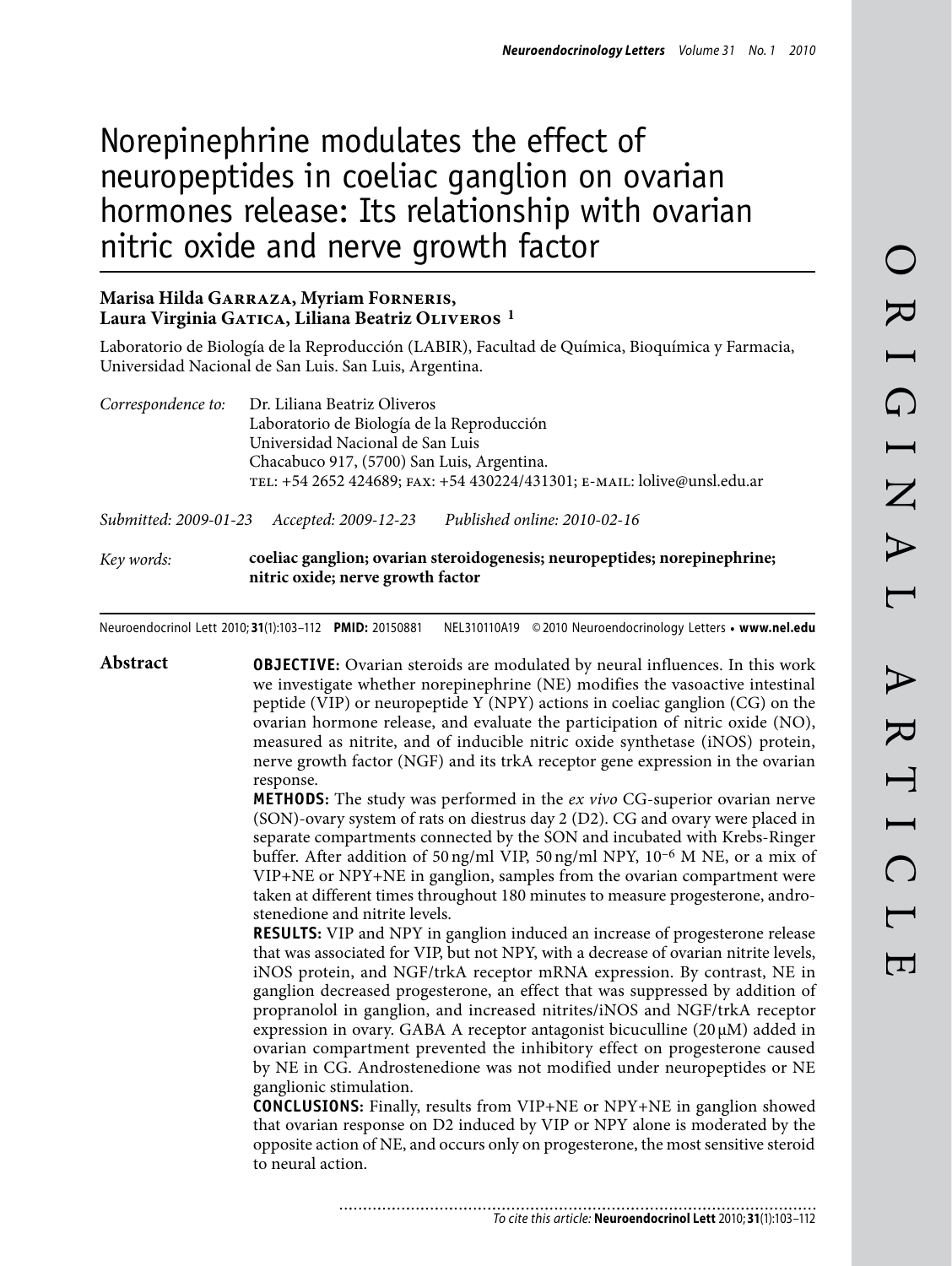#### *Marisa Hilda Garraza, Myriam Forneris, Laura Virginia Gatica, Liliana Beatriz Oliveros*

#### **Abbreviations :**

| CG             | - coeliac ganglion              |
|----------------|---------------------------------|
| SON            | - superior ovarian nerve        |
| D <sub>2</sub> | - diestrus day 2                |
| <b>SEM</b>     | - standard error medium         |
| <b>NE</b>      | - norepinephrine                |
| <b>NPY</b>     | - neuropeptide Y                |
| VIP            | - vasoactive intestinal peptide |
| NO             | - nitric oxide                  |
| <b>NOS</b>     | - nitric oxide synthase         |
| NGF            | - nerve growth factor           |
| trkA           | - tyrosine kinase A receptor    |
| RIA            | - radioimmunoassay              |

#### **Introduction**

At present, there is strong evidence that the ovary of mammals is under the influence of direct neural factors (Burden, 1985). The superior ovarian nerve (SON) is considered as the main neural pathway related to ovarian steroidogenesis (Dissen *et al.* 2000; Forneris & Aguado 2002). Most of its fibers originate in sympathetic neuronal bodies located in the coeliac ganglion (CG) and innervate ovarian stroma cells, in particular, perifollicular theca-interstitial cells (Burden, 1985; Erickson *et al.* 1985). Furthermore, the CG constitutes a link of rapid information between the central system and the ovary (Gerendai *et al.* 1998).

The ovarian function is regulated, among others, by norepinephrine (NE) and neuropeptides such as vasoactive intestinal peptide (VIP) and neuropeptide Y (NPY), which have been found in the ovary (Papka *et al.* 1985; Ferruz *et al.* 1992) as well as in the SON and CG (Sejnowski, 1982; Dalsgaard *et al.* 1983; Morales *et al.* 1995). The presence of mRNA for VIP (types 1 and 2) and NPY (Y1 and Y2) receptors in the superior cervical ganglion and other ganglia (Tajti *et al.* 1999; Knutsson & Edvinsson 2002) has also been demonstrated.

Experiments conducted in the integrated *ex vivo* CG-SON-ovary system in rat, previously standardized in our laboratory (Sosa *et al.* 2000), have shown that the ovarian progesterone release is modified by incubation of CG with neuropeptides at diestrus (Garraza *et al.* 2004), and by occupation of ganglionic adrenergic receptors depending on the estrous cycle stage (Sosa *et al.* 2000). Noradrenaline in CG appears to increase the release of ovarian progesterone at all stages, except on diestrus day 2 (D2), when it decreases (Sosa *et al.* 2000). Also, i.c.v. injection of isoproterenol, a β-adrenergic agonist, in SON-intact rats on D2 decreases progesterone levels in ovarian vein blood (De Bortoli *et al.* 2002).

In addition to the adrenergic agents, ovarian steroidogenesis is known to be modulated by NO, the formation of which is catalyzed by different isoforms of nitric oxide synthase (NOS) present in the ovary (Tamanini *et al.* 2003). Delgado *et al.* (2004), working with CG-SON-ovary system in prepuberal rat, have

associated the ovarian steroids inhibition after ganglionic cholinergic stimulus with a decrease in the release of NO and inducible NOS (iNOS) activity. Furthermore, in the culture medium of granulose/lutein cells a concentration-dependent inhibition of progesterone synthesis in the presence of the NO donors has been observed, which corresponds to an increased concentration of nitrite accumulation (Dave *et al.* 1997). In particular, iNOS expression is known to be modulated by the nerve growth factor (NGF) (Kalisch *et al.* 2003). In rat, both NGF and its high affinity tyrosine kinase A (trkA) receptor mRNA expression, as well as their respective protein products, are almost exclusively present in thecal-interstitial cells (Dissen *et al.* 1996). This neurotrophin seems to maintain a follicular phenotype and prevent the untimely differentiation of granulose cells into their luteal counterparts by production of less progesterone and more estradiol (Dissen *et al.* 2000; Romero *et al.* 2002).

Although important advances have been made in the knowledge of the influence of neural factors on the ovarian esteroidogenesis, the role of neuropeptides in CG on the ovarian physiology remains obscure. The aim of this work was to investigate whether NE modifies VIP or NPY actions in CG on the ovarian progesterone and androstenedione release, and to evaluate the participation of the ON/iNOS system and NGF/trkA receptor mRNA expression in the ovarian response. For that purpose, the analysis was carried out in the *ex vivo* CG-SON-ovary system of rats on diestrus day 2 (D2) in which the ovarian corpora lutea have great importance for secretion of progesterone, and the follicles are in optimal growing conditions for secretion of androstenedione from their theca-insterstitial cells innervated by the SON.

#### **Material and methods**

#### *Animals*

Virgin Holtzman strain female rats weighing 250±25 g were used in all the experiments. Animals had free access to food (Cargill, Saladillo, Buenos Aires, Argentina) and tap water. They were keep under controlled light (lights on from 0700 to 1900h) and temperature  $(24\pm2\degree C)$ . Only rats showing at least two consecutive 4 day oestrous cycles were used. After examination of vaginal smears rats in D2 were selected. Animals were handled according to the procedures approved in the UFAW Handbook on the Care and Management of Laboratory Animals, Volume 1: Terrestrial Vertebrates, 7th edition (Poole T, ed.) and experimental protocol was approved by the Committee for Animal Use of the National University of San Luis.

#### *Experimental procedure*

The surgical procedure used for removing the CG-SON-ovary system, its characterization and histological control, and the standardization of the incubation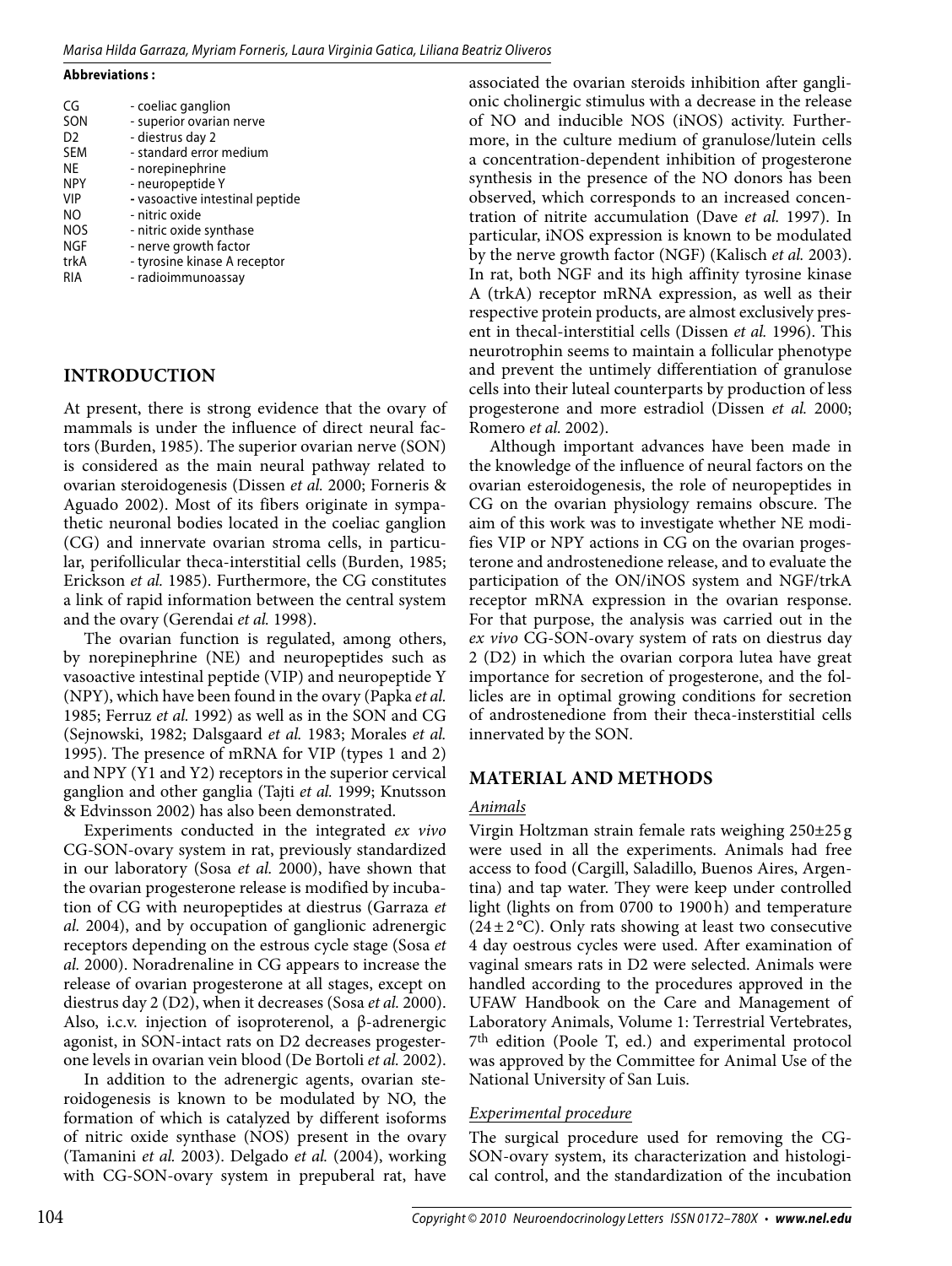times were performed as described previously (Sosa *et al.* 2000). The experimental scheme used allows to study the release of steroids from the ovary in absence of humoral factors. Briefly, the system containing the left ovary, the fibers constituting the SON and the CG was removed, washed with the incubation medium (Krebs-Ringer bicarbonate buffer, pH 7.4, with the addition of glucose 0.1 mg/ml and albumin 0.1 mg/ml), and placed immediately in a cuvette consisting of two compartments containing 2 ml of incubation medium each. The CG and the ovary were placed in separate compartments connected by the SON, taking care that the SON kept moisture with the incubation medium. The system was stabilized by preincubation in a metabolic bath at 37 °C for 30 min in atmosphere of 95%  $O_2$ and 95%  $CO<sub>2</sub>$ . The end of the preincubation period was considered as incubation time 0. At this time, the buffer was changed in both compartments, ascorbic acid at 1 nM final concentration was added and periodical extractions were made from the ovarian compartment at 30, 60, 120 and 180 min for determination of the release of progesterone, androstenedione and nitrite, a water soluble metabolite of NO. The value of hormone concentrations and nitrite released under these conditions were considered to be the baseline (control groups). The specific agents tested for each experimental group were: 50 ng/ml VIP, 50 ng/ml NPY, 10–6M NE and a mix of VIP+NE or NPY+NE, which were added to the ganglion compartment, respectively. Previously, the effects of different doses of VIP and NPY (20, 50 y 100ng/ml) in coeliac ganglion on the ovarian progesterone release were determined.

In a separate experiment, the ovarian progesterone release was measured after CG incubation with 10–6M propranolol as adrenergic β-antagonist, for 15 min before addition of 10–6 M NE, VIP+NE or NPY+NE.

The adrenergic agents were dissolved in Krebs-Ringer solution plus ascorbic acid (1nM) to avoid its oxidization. Previous incubations of ascorbic acid with Krebs Ringer buffer had demonstrated that 1nM of ascorbic acid did not have an effect on the basal release of ovarian hormone (Garraza *et al.* 2004). The samples of liquid from the ovarian compartment  $(250 \,\mu\text{I})$  were collected at 30, 60, 120 and 180 min from the beginning of the incubation and kept at –20°C until determination of hormones and nitrite concentrations. Corresponding corrections were made in all cases, taking into consideration the volume extracted in each period tested. In each group, six CG-SON-ovary systems were studied. After 180 min of incubation ovaries were kept in liquid nitrogen and maintain at –70 °C until used (1 or 2 weeks) for iNOS Western blot analysis and NGF and trkA receptor RT-PCR assays.

#### *Steroid assay*

Progesterone and androstenedione were measured in duplicate by RIA. The assay sensitivity was less than 5ng/ml for progesterone and 0.01ng/ml for androstenedione (Forneris & Aguado 2002). The inter- and intraassay coefficients of variation for all the assays were less than 10.0%. The results were expressed as nanograms of progesterone and picograms of androstenedione per milligram of ovarian tissue (ng progesterone/mg tissue and pg androstenedione/mg tissue, respectively).

#### *Nitrite assay*

NO formation was measured indirectly by assaying nitrite, a stable product of NO oxidation, using the Griess reagents and absorbance was read at 540 nm (Egami & Taniguchi 1974). The intraassay coefficients of variation for the assays were less than 10.0%. The results were expressed as micromol of nitrite per milligram of ovarian tissue (µmol/mg ovary).

### *Western blot analysis for iNOS*

Ovaries were homogenized in Tris-HCl 50 mM (pH7.8) containing protease inhibitors. Protein was measured by the method of Lowry *et al.* (1951). 40mg of proteins were mixed with 10 ml of sample buffer (125mM Tris–HCl, pH 6.8, 4% SDS, 3.5 mM DTT, 0.02% bromophenol blue and 20% glycerol), boiled for 2–3 min and loaded into a 8% SDS-PAGE gel. Protein molecular mass markers were always loaded on each gel. Separated proteins were transferred to PVDF membranes (Polyscreen NEF 1000 purchased from NEN Life Science Products) using a blot transfer system (BioRad Laboratories, Hercules, CA). After being blocked with 5% BSA-TBS solution (20mM Tris, 500mM NaCl, pH7.5) overnight, at 48°C, membranes were incubated with a primary rabbit antiiNOS polyclonal antibody solution (Santa Cruz Biotechnology) (1:1000 dilution), for 1 h, at room temperature. β-Actin expression was measured as a control for protein loading using a rabbit polyclonal antibody. After washing three times with TTBS (0.1% Tween 20, 100mM Tris–HCl, pH7.5, 150mM NaCl), membranes were incubated with an anti-rabbit IgG secondary antibody linked to peroxidase for 1 h at room temperature. Membranes were washed and the color was developed using a Vectastain ABCdetection system. Separated proteins were transferred to PVDF membranes (Polyscreen NEF 1000 purchased from NEN Life Science Products) using a blot transfer system (BioRad Laboratories, Hercules, CA).

#### *Reverse transcription polymerase chain reaction for NGFand trkA receptor*

Total RNA was extracted from Sp culture using TRIzol reagent (Life Technology). The RT-PCR was performed using a one-step RT-PCR method (Access RT-PCR system, Promega, Madison, USA). All components for RT and PCR were assembled in 50 µl reactions containing 5× reaction buffer (10mM Tris-HCl, pH8.3, 50 mM KCl),  $3 \text{ mM } MgCl_2$ ,  $10 \text{ mM } dNTP$  mixture,  $1 \mu$ M each of gene specific primers,  $2 \mu$ g template RNA, 5 units of AMV reverse transcriptase and 5 units of Tfl DNA polimerase. The amplification of cDNA was done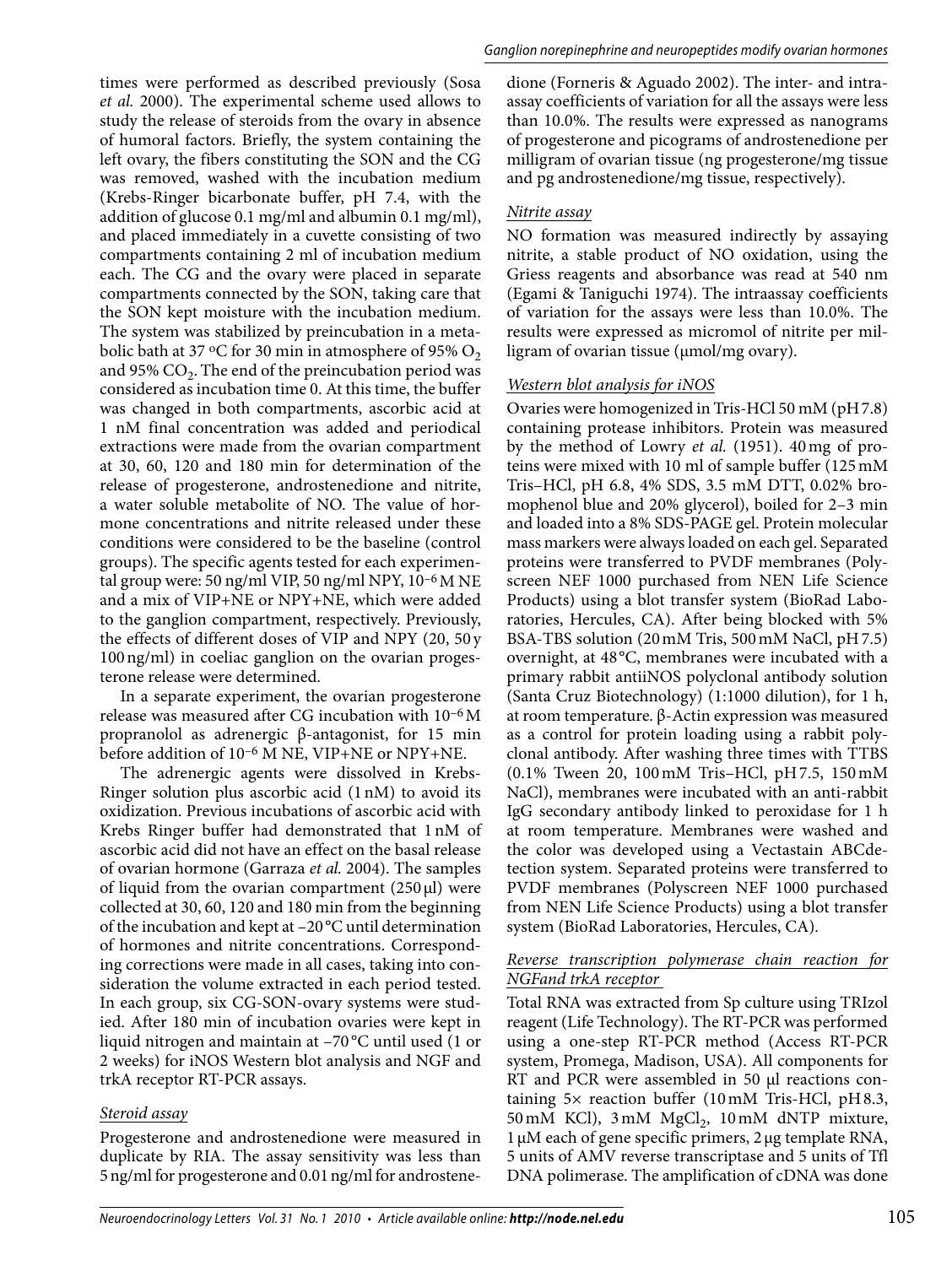under the following conditions: denaturation at 94 °C for 2 minutes followed by 35 cycles of denaturation at 94 °C for 30 seconds, annealing at 61 °C for 1 minute for both primers, and extension at 72 °C for 2 minutes. The reaction was completed with a final extension at 72 °C



**Fig. 1**. Effects of different doses of VIP and NPY in coeliac ganglion on the ovarian progesterone release in the coeliac ganglionsuperior ovarian nerve-ovary system removed from rats on diestrus day 2**.** The system was incubated in Krebs Ringer buffer containing 1 nM ascorbic acid at 37 °C in atmosphere of 95%  $O_2$ -95% CO<sub>2</sub> for 180 min, ( $\blacklozenge$ ) without (control), and with ( $\square$ )  $2\overline{0}$ , ( $\triangle$ ) 50 and ( $\times$ ) 100 ng/ml VIP or NPY added to the ganglion compartment**.** Values are the mean ± SEM of four animals per each neuropeptide concentration used. (A) and (B): † *p<*0.05 and \* *p<*0.001 vs control.

for 7 minutes (thermal cycler 2400, Perkin-Elmer). The following primers were used: NGF (5' TGATCG-GCGTACAGGCAGAAC-3´, sense and 5'-AAGG-TATGAGTCGTGGTGCAG-3´, antisense); trkA: (5´-TGCTGCTGCTGCTGATTCTAGG-3´, sense and 5´-AGGAATGAGGTAGTCGGTGGTG-3´, antisense) and GAPDH (5'-GGGCTGCCTTCTCTTGTGAC-3', sense and 5'-CGCCAGTAGACTCCACGACA-3', antisense). The predicted sizes of the PCR-amplified products were 583, 716 and 335 bases pairs (bp) for NGF, trkA and GAPDH, respectively. The PCR products were resolved on 2% agarose gel electrophoresis, visualized with etidium bromide and photographed using a Polaroid camera. The relative abundance of each band was normalized according to the housekeeping GAPDH gene.

#### *Effect of a GABA A receptor antagonist in ovary*

To study the possibility that gamma-aminobutyric acid (GABA), the major inhibitory neurotransmitter in mammals (Owens & Kriegstein 2001), may be involve in the ovarian progesterone response after ganglionic stimulation with NE, at the end of the preincubation period of the CG-SON-O system in metabolic bath, the buffer was changed in both compartments and 10, 20 or 50 μM final concentration of bicuculline, an antagonist GABA A receptor, was added on the ovary. Bicuculline was dissolved in Krebs Ringer solution. After 60 min of incubation (time 0), 10–6 M NE was added in ganglion and periodical extractions were made from the ovarian compartment at 30, 60 and 120 min for determination of progesterone and nitrites.

#### *Data analysis*

Results are expressed as mean±SEM in each group. Significant differences among means were considered at a level of *p<*0.05 and identified by one-way ANOVA followed by Duncan's test.

## **Results**

#### *Release of ovarian hormones: Modulation of NE on neuropeptide effects in coeliac ganglion*

The addition of different doses of VIP and NPY to CG showed a maximal stimulation of ovarian progesterone release with 50ng/ml of VIP or 50ng/ml NPY (Figure 1A and 1B).

The ganglionic stimulation with VIP or NPY markedly increased the ovarian progesterone release at all the studied times, confirming previous reports (Garraza *et al.* 2004), while the addition of NE in ganglion produced progesterone inhibition at 60 min (*p<*0.05), 120 min (*p<*0.01) and 180 min (*p<*0.001), compared with the respective control values. To analyze whether NE modifies the neuropeptide effects on ovarian progesterone, the CG was stimulated with a mix of VIP+NE or NPY+NE. The progesterone release decreased by  $\sim$ 80% and 60% at all the studied times, as compared with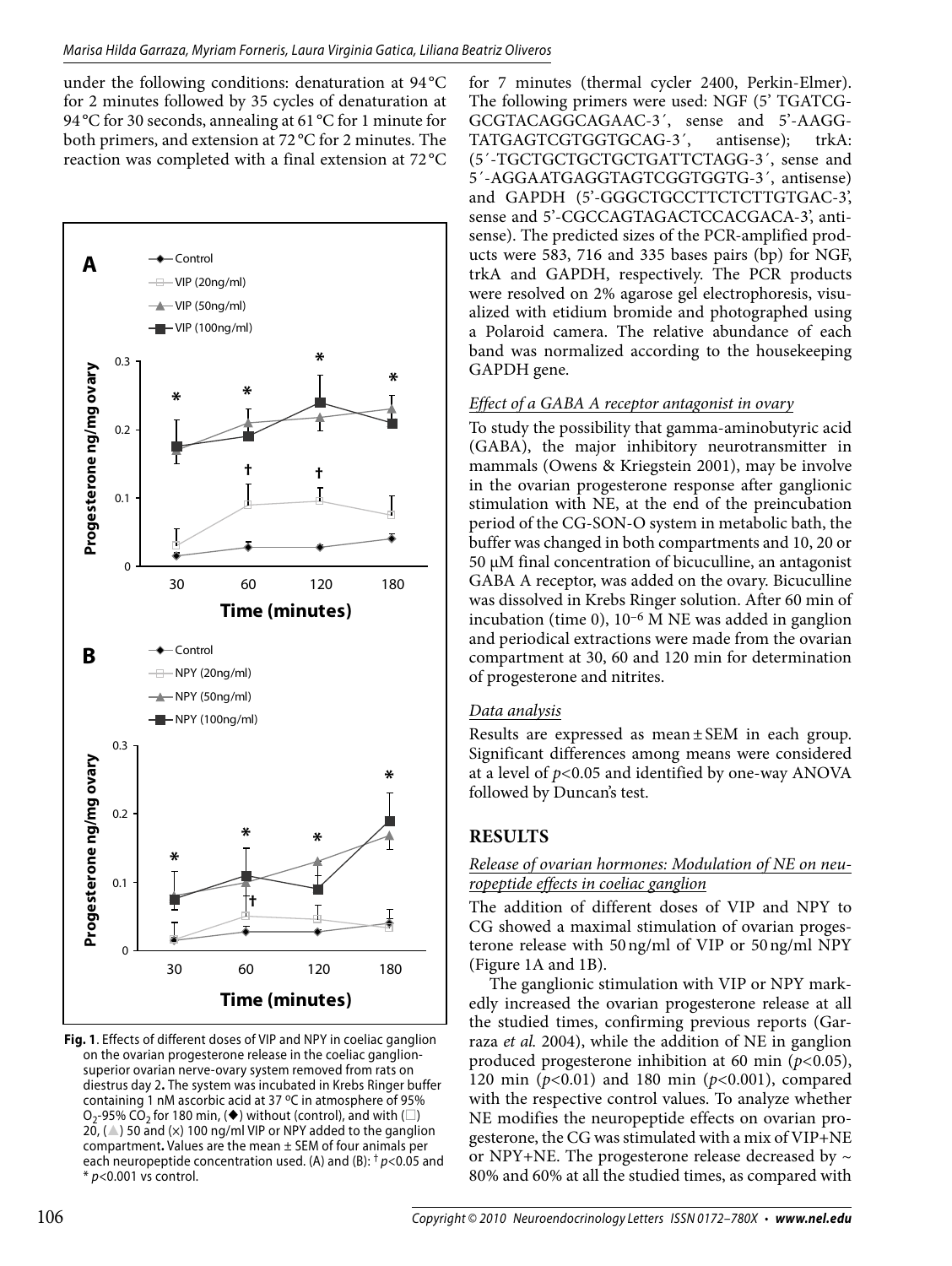*Ganglion norepinephrine and neuropeptides modify ovarian hormones*

ganglionic stimulation with either VIP or NPY alone, respectively (Figure 2A and 2B).

After addition of the β-adrenergic antagonist propranolol to the CG compartment, NE, VIP+NE and NPY+NE in ganglion caused an increase of ovarian progesterone at almost all studied times, as compared with NE, VIP+NE and NPY+NE in absence of propranolol, respectively (Figure 2A and 2B).

As shown in Figure 3A and 3B, the level of androstenedione in the ovarian incubation liquid of the control group was increased at 120 min (*p<*0.05) and 180 min (*p<*0.001) in relation to the obtained value at 30 min. No differences in androstenedione response were observed at any of the studied times when VIP or NPY were added to the ganglion compartment, compared with the respective control values. Furthermore,



**Fig. 2**. Effect of norepinephrine (NE), vasoactive intestinal peptide (VIP), neuropeptide Y (NPY) and antagonist β-adrenergic propranolol (Prop) in ganglion compartment on ovarian progesterone release in the coeliac ganglion-superior ovarian nerve-ovary system removed from rats on diestrus day 2. The system was incubated as indicated in Fig. 1 for 180 min without (control) and with 50 ng/ml VIP, 50 ng/ml NPY, 10–6 M NE, VIP+NE or NPY+NE, and with 10–6 M propranolol added to the ganglion compartment before NE, VIP+NE or NPY+NE (experimental groups). Values are the mean  $\pm$  SEM of six animals per experimental group. (A) and (B): \* *p<*0.001, †*p<*0.05, ††*p<*0.01 and # *p<*0.001 vs control; § *p<*0.001 vs VIP or NPY; *p<*0.05 vs NE; *p<*0.001 vs VIP+NE or NPY+NE.



**Fig. 3**. Effect of norepinephrine (NE) and vasoactive intestinal peptide (VIP) and neuropeptide Y (NPY) in ganglion compartment on ovarian androstenedione release in the coeliac ganglion-SON-ovary system removed from rats on diestrus day 2. The system was incubated as indicated in Fig. 1 for 180 min without (control) and with 50 ng/ml VIP, 50 ng/ml NPY, 10–6 M NE, VIP+NE or NPY+NE, added to the ganglion compartment (experimental groups). Values are the mean  $\pm$  SEM of six animals per groups. (A) and (B) \**p<*0.05 and \*\**p<*0.001 vs 30 min.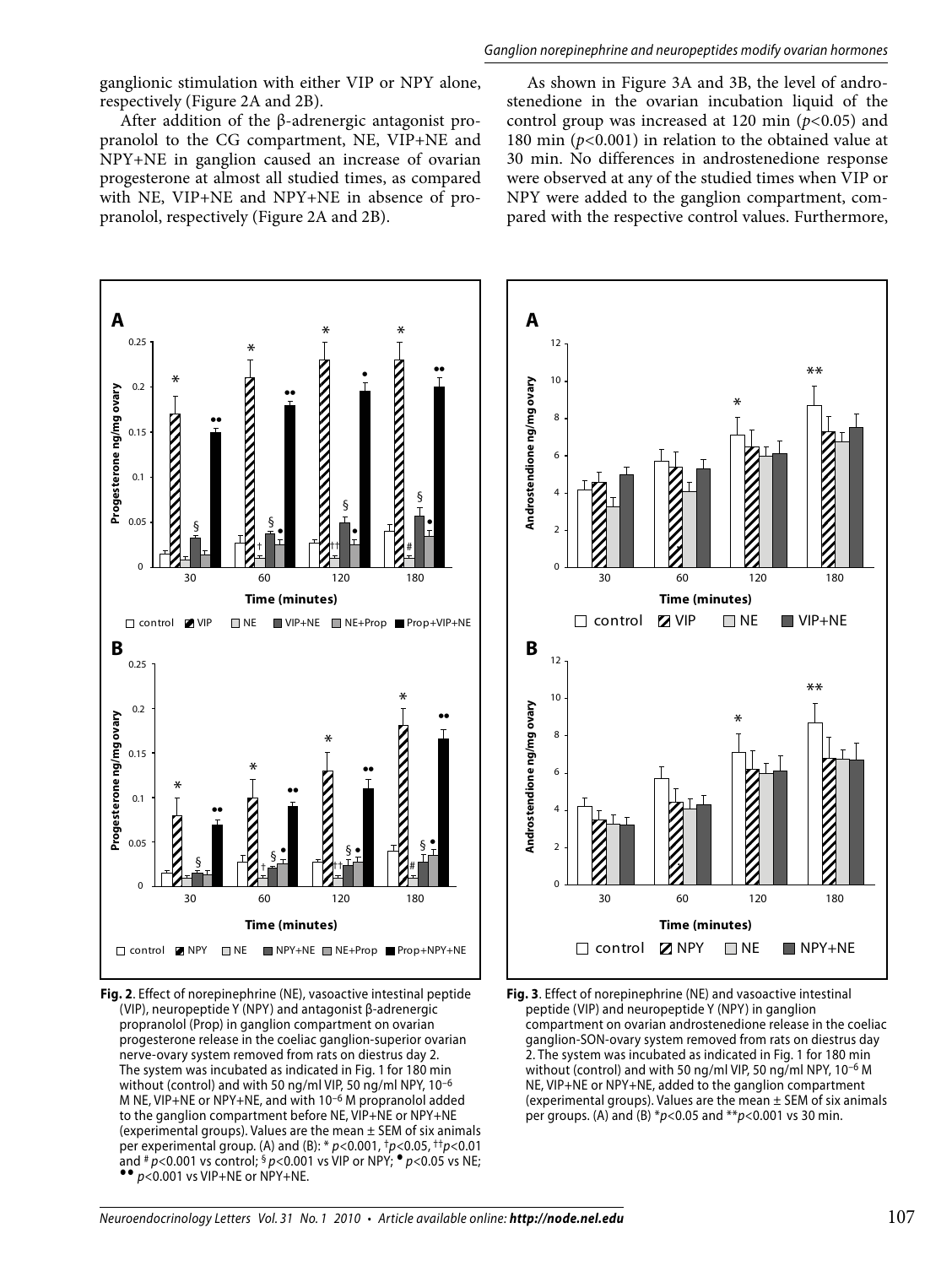the ganglionic stimulation with NE alone, VIP+NE or NPY+NE did not modify the release of androstenedione in relation to the controls.

#### *Effect of neuropeptides and NE in ganglion on ovarian nitrite release and iNOS expression*

As shown in Figure 4A, the presence of VIP in the ganglion compartment diminished the release of nitrites compared with the control group at 60, 120 and 180



**Fig. 4.** Effect of norepinephrine (NE) and vasoactive intestinal peptide (VIP) and neuropeptide Y (NPY) in ganglion compartment on ovarian nitrite release in the coeliac ganglion-SON-ovary system removed from rats on diestrus day 2. The system was incubated as indicated in Fig. 1 for 180 min without (control) and with 50 ng/ml VIP, 50 ng/ml NPY, 10–6 M NE, VIP+NE or NPY+NE, and with  $10^{-6}$  M propranolol added to the ganglion compartment before NE, VIP+NE or NPY+NE (experimental groups). Values are the mean  $\pm$  SEM of six animals per groups. (A) \* *p<*0.05, \*\*, †*p<*0.001 vs control; ††*p<*0.001 vs VIP; § *p<*0.001 vs NE; # *p<*0.001 vs VIP+NE. (B) \**p<*0.001 vs control; †*p<*0.001 vs NPY; § *p<*0.001 vs NE; # *p<*0.001 vs NPY+NE.

min (*p<*0.05, *p<*0.05 and *p<*0.001, respectively). NE applied to CG markedly increased the release of nitrites compared with the control group (*p<*0.001), while VIP+NE reversed the decrease of nitrite induced by VIP (*p<*0.001) at all the studied times. After addition of propanolol in the CG compartment, NE and VIP+NE in ganglion caused a decrease of ovarian nitrites as compared with NE and VIP+NE in absence of propranolol, respectively.

NPY in ganglion did not modify the release of nitrites from ovary at any of the studied times in relation to controls, but ganglionic stimulation with NPY+NE induced a significant increase of nitrites (*p<*0.001), similar to that observed with NE alone. Propranolol in ganglion reversed the stimulatory effect on nitrite caused by NE and NPY+NE in the absence of propranolol, to control values (Figure 4B).

Western blot analysis showed a decreased expression of iNOS in the ovary when VIP was added in the ganglion compartment, and an increase of iNOS when the CG was stimulated with NE alone, compared with the control group. The presence of VIP+NE in ganglion restored the ovarian iNOS expression to control values. No change in the iNOS protein expression was observed when NPY alone was applied on CG, in relation to control. However, the addition of NPY+NE in the ganglion compartment caused an increase (*p<*0.05) of iNOS expression, compared with NPY alone (Figure 5).

#### *Effect of neuropeptides and NE in ganglion on ovarian NGF/trkA receptor mRNA levels*

To gain more insight into the regulation of ovarian steroidogenesis, we examined the gene expressions of NGF and its trkA receptor in ovary. As shown in Figure 6, the mRNA levels of both the NGF and its trkA receptor were decreased by addition of VIP and increased by addition of NE on CG, as compared with controls. The action of VIP+NE in CG caused an increase of NGFtrkA receptor gene expression in ovary, compared with that of VIP alone, restoring the control values. No differences in the mRNA levels of the NGF and its trkA receptor were observed when NPY was added to the ganglion compartment in relation to control. However, ganglionic stimulation with NPY+NE induced an increase of the NGF gene expression in relation to NPY alone.

### *Effect of GABA A receptor antagonist in ovary on progesterone and nitrites release*

We predicted that if progesterone inhibition induced by NE in CG is mediated by GABA A receptor, then bicuculline, a GABA A receptor antagonist, should inhibit its actions. Bicuculline in the ovarian compartment (10, 20 or 50μM for 60 min of incubation) did not modify the basal release of progesterone compared with Krebs Ringer alone (data not shown). In comparison with control values, the decrease in the ovarian progesterone release at 30, 60 and 120 min of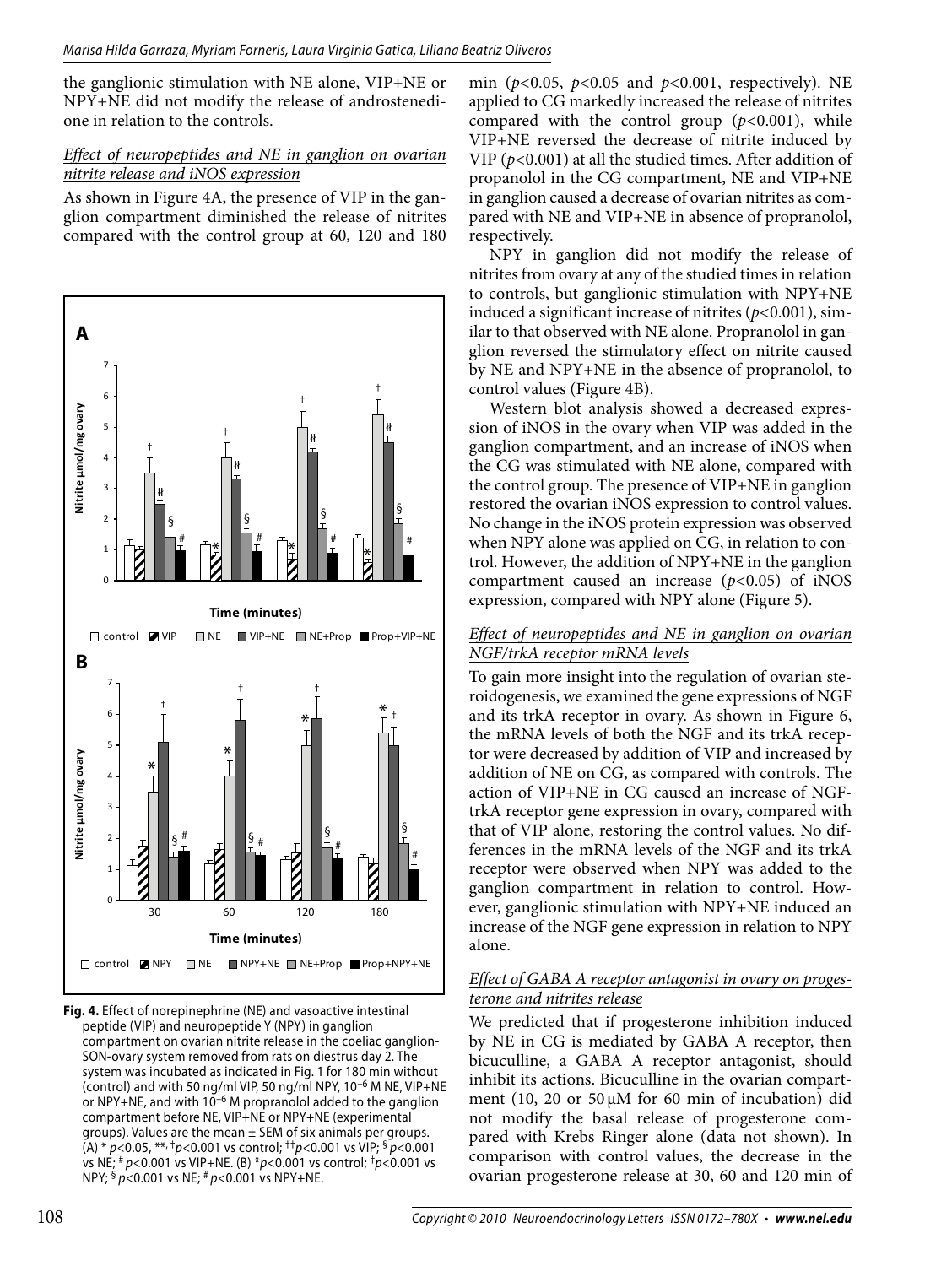

**Fig. 5**. Effect of vasoactive intestinal peptide (VIP), neuropeptide Y (NPY) and norepinephrine (NE) in ganglion compartment of the coeliac ganglion-SON-ovary system on the expression of ovarian inducible of nitric oxide synthase (iNOS). (**A**) Inmunoblot analyses of ovarian iNOS expression. β-actin expression was used as a control for protein loading. (**B**) Quantitative analysis of iNOS. The system was incubated as indicated in Fig. 3. The iNOS expression was determined at 180 min of incubation. Values are the mean ± SEM of four animals per group. \**p<*0.05 and \*\**p<*0.01vs control; †*p<*0.05 vs VIP; †† *p<*0.05 vs NPY.



**Fig. 6**. Effect of vasoactive intestinal peptide (VIP), neuropeptide Y (NPY) and norepinephrine (NE) in ganglion compartment of the coeliac ganglion-SON-ovary system on the expression of ovarian nerve growth factor (NGF) and trkA receptor genes. (**A**) Representative RT-PCR analysis. (**B**) Quantification of the intensity of the fragment bands in relation to the intensity of the internal control bands (GADPH). The system was incubated as indicated in Fig. 3. Expression of genes were determined at 180 min of incubation. Values are the mean ± SEM of four animals per group. NGF: \**p<*0.01 and \*\**p<*0.001 vs control; †*p<*0.05 vs VIP; ††*p<*0.05 vs NPY. trkA receptor: \**p<*0.05 and \*\**p<*0.01 vs control; †*p<*0.01 vs VIP.

incubation induced by NE in CG was not observed when the ovary was previously incubated with 20 and  $50 \mu$ M bicuculline (Figure 7). In addition, the release of ovarian nitrites caused by NE in ganglion at 60 and 120 min was reduced by previous incubation of the ovary with bicuculline ( $20 \mu$ M) ( $2.6 \pm 0.2$  and  $2.4 \pm 0.3$ vs 4.2±0.3 and 3.8±0.4 μmol nitrite/mg ovary, *p<*0,01, respectively). All these results suggest a participation of GABA neurotransmitter in the ovarian response when CG is under NE stimulation.

#### **Discussion**

Although existing evidence suggests a role for neuropeptides and NE in the control of ovarian steroidogenesis, it is unclear to what extent they are involved in the maintenance of the ovarian cyclic steroid production through their effects on the sympathetic ganglions. In this study, we examined whether ovarian progesterone and androstenedione release induced by neuropeptides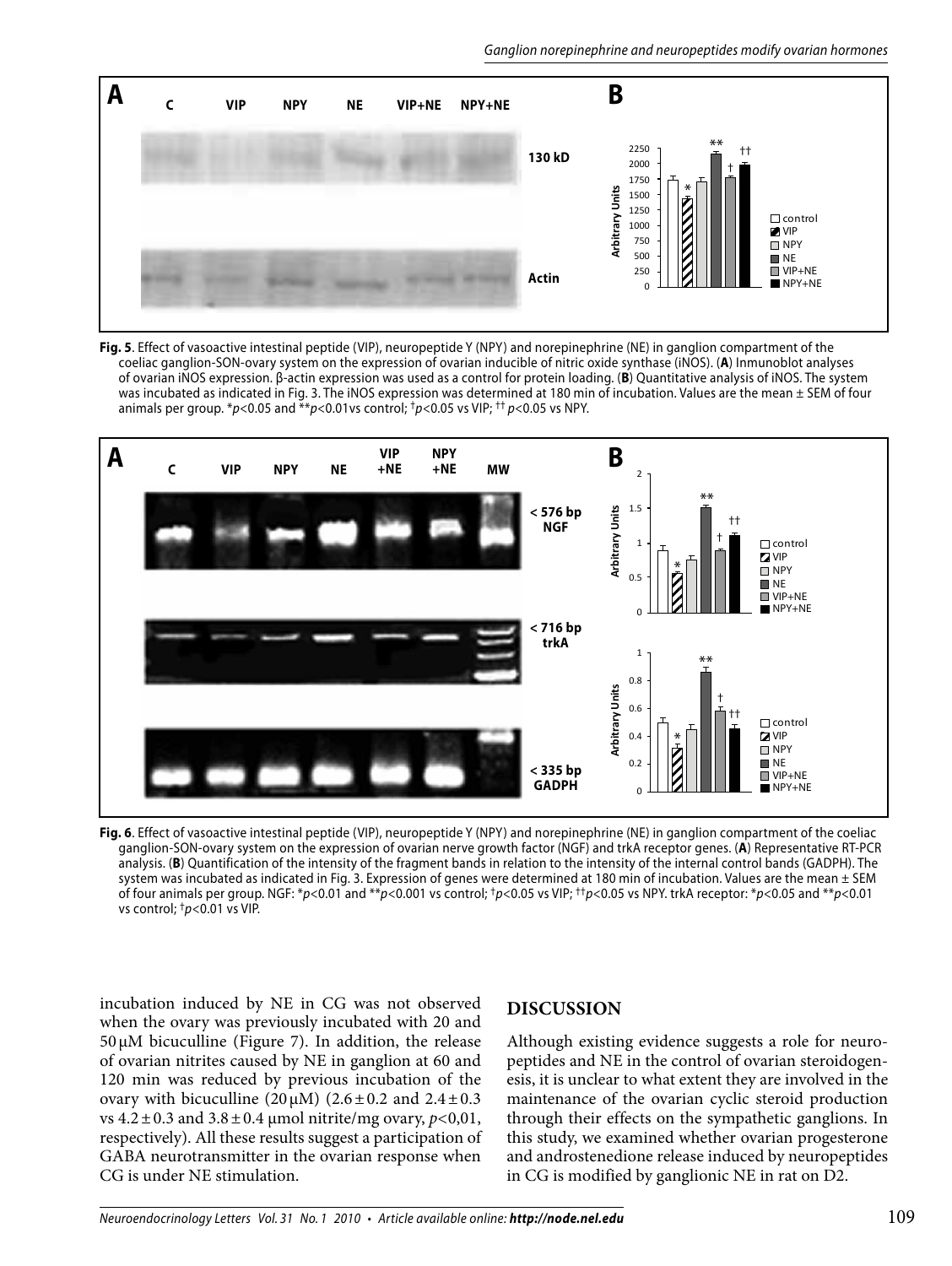

**Fig. 7**. Effect of GABA A receptor antagonist bicuculline in the ovary of coeliac ganglion-superior ovarian nerve-ovary system on progesterone release. 10–6 M NE was added on ganglion after 60 min of incubation (time 0) of the system in metabolic bath without and with 10, 20 or 50 μM final concentration of bicuculline (Bic) added to the ovarian compartment. Values are the mean ± SEM of four animals per group. \**p<*0.01 and \*\* *p<*0.001 vs control; †*p<*0.05 vs NE; ††, § p<0.01 vs NE.

It is known that at diestrus the corpora lutea are the functionally active structures, with progesterone being the main secretion product. In our experimental model, ganglionic stimulation with NE alone or plus either VIP or NPY induced a decrease of progesterone release from the ovary in contrast to the excitatory effect on this hormone by the neural input produced by either VIP or NPY alone in ganglion.

We have previously shown that VIP or NPY added to the ovary cause an increase of progesterone release (Garraza *et al.* 2004). Also, catecholamines have been shown to exert a stimulating effect on the release of progesterone when they impact on the beta adrenergic receptors in ovary (Jordan 1981). In turn, previous results obtained in our laboratory have shown that, in the CG-SON-ovary system in control conditions, NE is released in the ovarian compartment at values significantly lower on D2 as compared to D1 (Sosa *et al.* 2004). Therefore, it would appear that VIP, NPY or NE are not responsible for the clear inhibitory effect on ovarian progesterone caused by NE in ganglion. It is likely that such effect may be due to the action of some other factor, such as GABA, a neurotransmitter with inhibiting characteristics that reaches the ovary through the SON (Gladkevicha *et al.* 2006). In fact, an inhibitory effect of GABA on progesterone production from cultured luteal cells has been shown to be mediated by GABA (A) receptor (Zhang *et al.* 2000). In the CG-SON-O system under study the GABA A antagonist receptor bicuculline, reversed the inhibitory effect on progesterone induced in the ovary by NE in CG, indicating that GABA may be a factor that modulates the ovarian progesterone response. It is probable that, *in vivo*, NE action in CG contributes to facilitate the decrease in progesterone concentration that is necessary to start a new cycle.

It is known that  $\alpha$  and  $\beta$  adrenergic receptors have been detected in the superior cervical ganglion and other ganglia (Shivachar & Eikenburg 1999). In particular, in the CG-SON-ovary system of D2, the α-adrenergic receptor antagonist phentolamine does not modify the basal concentrations of ovarian progesterone, while the occupation of β-adrenergic receptors by propranolol increases it (Sosa *et al.* 2000). Our results indicate that after incubation of the CG with propranolol the ganglionic NE stimulation did not inhibit the progesterone release, maintaining the control values. This fact confirms that ganglionic β-adrenergic receptors are involved in the ovarian progesterone response on D2. Vásquez & Lewis (2003) have shown that the β2-adrenergic receptor agonist isoproterenol abolishes the signaling by G(s) protein-coupled receptors for VIP in neurons of rat superior cervical ganglion. Thus, it is possible that in the CG-NOS-system the NE acting on β-adrenergic receptor of CG prevents VIP receptors from transducing their biological signals, inhibiting the ovarian progesterone release. Although it has been shown in mouse bone marrow cells that NPY blocks the increase elicited by the β-adrenergic receptor agonist isoprenaline in the production of cAMP (Amano *et al.* 2007), it is not yet know whether there is an interaction between NPY and adrenergic receptors in CG.

In recent years NO has been recognized as a paracrine molecule that plays a physiological role in the ovarian function (Tamanini *et al.* 2003; Delgado *et al.* 2004). In the CG-NOS-ovary system, the induced release of progesterone by VIP in ganglion was associated to a decrease in the levels of nitrite, a soluble metabolite of NO, and iNOS expression, in the ovary. In contrast, the decrease of progesterone caused by ganglionic stimulation with NE, alone or plus VIP, occurred simultaneously with an increase of nitrites and iNOS expression in the ovary. An inverse relationship between NO and progesterone production has been reported, although in cell culture systems, by other researchers who found that NO inhibits ovarian release of progesterone (Dave *et al.* 1997; Estevez *et al.* 2002). The involved mechanisms are probably related to NO inhibition of the activity of progesterone synthesislimiting enzyme, cytochrome P450 side chain cleavage (Olson *et al.* 1996). All these results suggest that ganglionic actions of VIP and NE modulate the NO/NOS ovarian system on D2 rat through the SON. In addition, it is known that NO modulates the uptake and/or release of neurotransmitters through a variety of cellular mechanisms. In particular, NO activates the expression of GABA A receptor by S-nitrosylation/oxidation of thiol groups either directly on the GABA A receptor subunits or on a regulatory protein tightly associated with the GABA A receptor in rat brain and frog pituitary melanotrophs (Kim & Oh 2002; Castel & Vaudry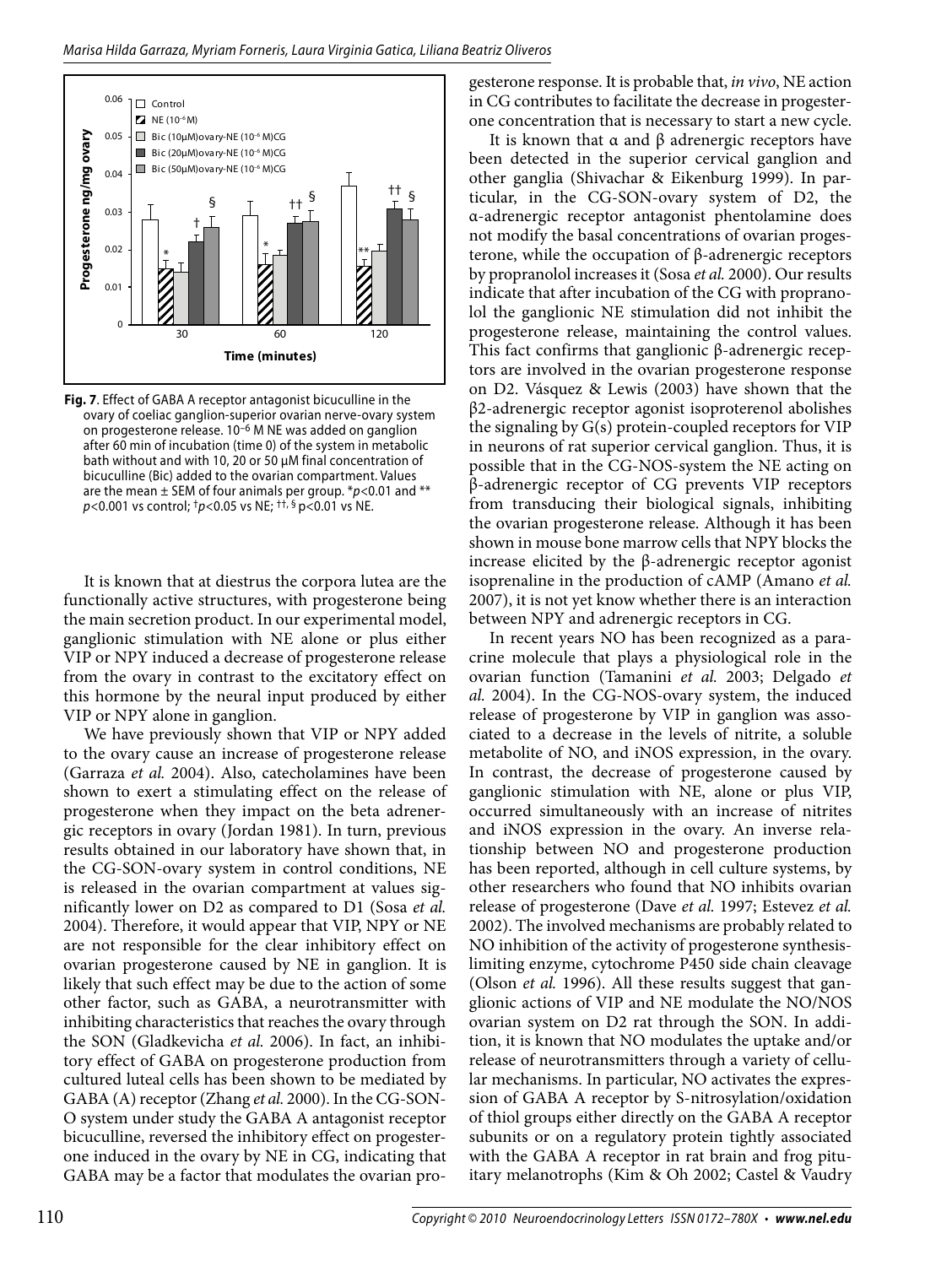2001). On the other hand, the depolarization following the GABA A receptor activation, through activation of the transcription factor CREB, can induce nNOS expression in rat cortex (Mantelas *et al.* 2003). Although we do not know from our results whether a functional modulation occurs between GABA A receptor activity and NO synthesis in the ovary, this cannot be discarded since the level of nitrites was observed to decrease after GABA A receptor was blocked with bicuculline in ovary.

It is now clear that NGF is not only important for the differentiation and survival of neuronal cells, but is also required as an intragonadal molecule for promoting steroidogenesis (Dissen *et al.* 2000; Romero *et al.* 2002). Furthermore, it has been reported that NGF increases the expression of NOS isoenzymes and NO production expression in PC12 cells (Kalisch *et al.* 2003). Considering this evidence, the fact that the expressions of both NGF and its high affinity trkA receptor mRNA as well as their respective protein products are almost exclusively present in thecal-interstitial cells (Dissen *et al.* 1996) that are preferentially innervated by SON fibers, and on the basis of our results in the CG-NOS-ovary system under study, we investigated the participation of NGF and its trkA receptor in the ovarian response. An inverse relationship between intraovarian mRNA levels of the NGF and its trkA receptor and progesterone release was observed when CG was stimulated with VIP or NE. Possibly, the decrease of mRNA levels of NGF/trkA receptor might be associated to the inhibition found in the ovarian NO/iNOS system induced by VIP in CG, as the increase of NGF/trkA receptor to the stimulation of NO/iNOS system caused by NE in ganglion. On the other hand, it can be assumed that the decrease of NGF gene expression is related to that of the trkA receptor, since NGF itself participates in the regulation of its receptor expression in ovary (Dissen *et al.* 2000). In addition, the ability of NGF to modify human granulosa cell steroidogenic function requires the activation of trkA (Salas *et al.* 2006). The opposite effect induced by NE in ganglion on the ovarian mRNA NGF/trkA levels could explain the restoration of their gene expressions to control value when ganglion was stimulated with VIP+NE. Also, the inhibitory NE action on the ovarian NGF expression was observed with NPY+NE in ganglion. However, from our results it can be suggested that the increase of ovarian progesterone induced through the SON by the ganglion stimulation with NPY alone is associated to some other mechanism distinct from the ovarian NO/iNOS system and NGF/ trkA receptor gene expression. At the moment, there is no information about a functional modulation of GABA on NGF in ovary, however, it has been reported that the depolarization following GABA A receptor activation induces brain-derived neurotrophic factor in rat brain (Mantelas *et al.* 2003).

Androstenedione plays an important role in the ovarian physiology since it is involved in the synthesis of oestradiol and in the maintenance of the corpora

lutea by its transformation into intraluteal oestradiol (Gibori 1993). Since ovarian androstenedione response was not modified under ganglionic stimulation with either neuropeptides or NE, it can be suggested that their steroidogenic effects on D2**,** in our experimental model, only occurs on progesterone, the most sensitive steroid to the neural action (Aguado *et al.* 1982). Other authors have reported that NO inhibits (Dunnam *et al.* 1999) and NGF stimulates (Dissen *et al.* 2000) the ovarian release of androstenedione, although in different experimental schemes.

This study permits us to conclude that the CG modifies its activity when it is stimulated with VIP and NE and that these influences reach the ovary through the SON and modify the release of progesterone at D2, associated to changes in NO/iNOS system and NGF/ trkA gene expression. Also, it constitutes the first evidence of a participation of GABA neurotransmitter in the ovarian response when CG is under NE stimulation.

From a physiological point of view, the obtained results contribute to confirm that the CG-SON-ovary system could provide a good resemblance of *in vivo* conditions to evaluate the neuropeptide actions on ovarian function. More detailed knowledge will be needed to clarify the mechanisms by which neuropeptides in CG modulate the ovarian steroidogenesis. This might help to further understand certain ovarian dysfunctions that are associated to neural and hormonal causes.

#### **Acknowledgements**

This work was supported by a grant from the Secretary of Science and Technology of San Luis University (Project 9302), Argentina. This paper is dedicated to the memory of Luis I. Aguado, PhD. (1946–2003).

#### **REFERENCES**

- 1 Aguado L, Petrovic S, Ojeda S. (1982). Ovarian β-adrenergic receptors during the onset of puberty: characterization, distribution and coupling to steroidogenesis responses. Endocrinology. **110**: 1124–1130.
- 2 Amano S, Arai M, Goto S, Togari A. (2007). Inhibitory effect of NPY on isoprenaline-induced osteoclastogenesis in mouse bone marrow cells. Biochim Biophys Acta. **1770**: 966–973.
- 3 Burden HW. (1985). The adrenergic innervation of mammalian ovaries. In: Catecholamines as hormone regulators. Ben-Jonathan N, Bahr J, Weiner R, eds. New York: Raven Press. p. 261–278.
- 4 Castel H, Vaudry H. (2001). Nitric oxide directly activates GABA(A) receptor function through a cGMP/protein kinase-independent pathway in frog pituitary melanotrophs. J Neuroendocrinol. **13**: 695–705.
- 5 Dalsgaard CJ, Hökfelt T, Schultzberg M, Lundberg JM, Terenius L, Dockray GJ, Goldstein M. (1983). Origin of peptide-containing fibers in the inferior mesenteric ganglion of the guinea-pig: immunohistochemical studies with antisera to substance P, enkephalin, vasoactive intestinal polypeptide, cholecystokinin and bombesin. Neuroscience. **9**: 191–211.
- 6 Dave S, Farrance DP, Whitehead SA. (1997). Evidence that nitric oxide inhibits steroidogenesis in cultured rat granulosa cells. Clin Sci (Lond). **92**: 277–284.